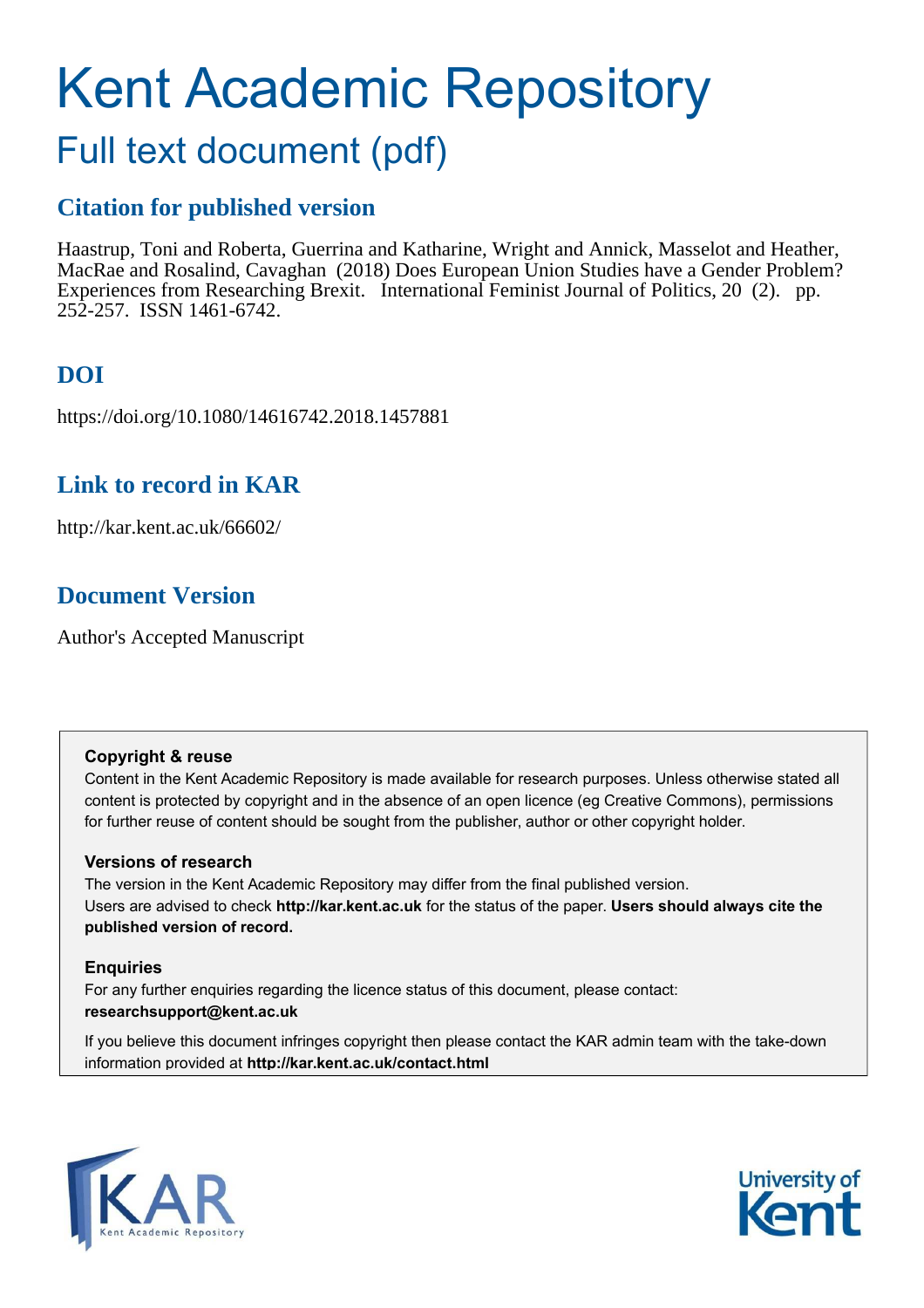### **Does European Union studies have a gender problem? Experiences from researching Brexit**

Roberta Guerrina, University of Surrey, UK Toni Haastrup, University of Kent, UK Katharine A.M. Wright, Newcastle University, UK Annick Masselot, University of Canterbury, New Zealand Heather MacRae, York University, Canada Rosalind Cavaghan, Glasgow Caledonian University, UK

On International Women's Day 2017, EU Vice-President Frans Timmermans and High Representative Federica Mogherini claimed, "the European Union stands by women in Europe and around the globe today, as it did at the time of its foundation." Indeed, (gender) equality has long been used as a foundational narrative of the EU (MacRae 2010). If we take these claims seriously, then gender-sensitive analysis should have a central place within EU studies. So, why do (gender) equality and the insights of feminist scholarship remain largely marginal to the EU studies canon? And how has the United Kingdom's decision to exit the EU (Brexit) amplified this marginalization? By drawing on our experiences of researching and writing about the gendered impact of Brexit, we draw attention to significant blind spots at the heart of our discipline. This analysis ultimately highlights disparities in focus that reproduce disciplinary hierarchies.

We are not the first to acknowledge this deficit in EU studies. As early pioneer Catherine Hoskyns noted, theories of European integration demonstrate limited gender awareness, yet have been highly gendered, meaning that 'despite the policy initiatives' the 'overall shape' of the EU has 'disadvantaged many women and partially at least deprived them a voice' (Hoskyns 2004, 228). More than a decade on, the absence of feminist contributions in key disciplinary outlets, and the omission of obvious markers of inequalities including gender and race from core textbooks, continues. This "oversight" helped to marginalize equality and fundamental rights during the accession negotiations over ten years ago (Bretherton 2001). What is obvious is that the omission of gender and intersectionality also occur in debates and high-level discussions about Brexit. What sustains this omission?

We contend that EU studies and the EU itself are co-constitutive—that is, that the way the academe<sup>[HM1]</sup> approaches the study of the "beast" shapes the way we understand it and determines which elements take center stage. How we study the EU helps to reify institutional hierarchies and normalizes disciplinary blind spots. The nature of the discipline of EU studies – the manner in which it addresses the economic, legal, political and social processes of focus on European integration  $\frac{X}{X}$  $\frac{L}{M^2}$  – creates biases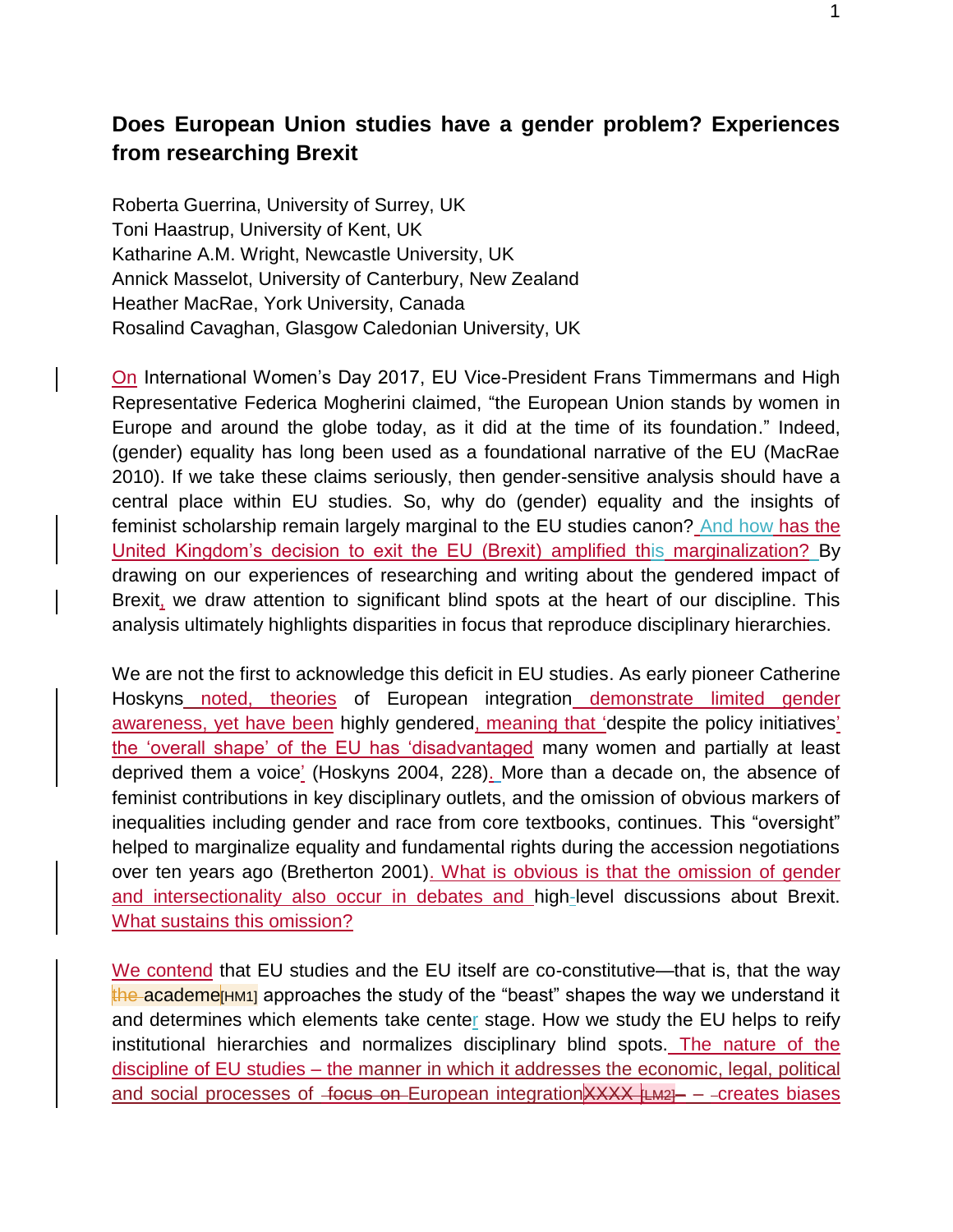that This leads us to pose a fundamental question about the nature of our discipline: does this bias ultimately reproduces wider social hierarchies by concentratingbecause it mainly concentrates on a narrow set of interests particularly at critical junctures, such as Brexit. the economic crisis and enlargement? If so, EU studies must thus acknowledge the ways in which it helps alternately to legitimize or critique structures of power, which **sustain gender inequalities. [TH3][AM4]<sup>[HM5]</sup>** 

We suggest that feminist engagement with EU studies can do two things. To understand the full impact of the challenges currently facing European integration, we need feministFirst, feminist approaches can engage in a dialogue with EU studies about the very nature of the discipline. Failing to take seriously the issues around the nature of EU studies puts the discipline in danger of reproducing structures of power that keep traditionally marginal groups, including women, ethnic minorities and migrants, on the periphery of the EU project. This piece is thus a provocation to mainstream scholars to begin that engagement, at a moment when the stakes are particularly high for those same socioeconomic groups. Second, we note that in the broader discipline of International Relations (IR), feminist IR has exposed and challenged strategic silences in the way dominant approaches explain global politics. We similarly seek to contest the nature, assumptions and norms underpinning how we study the EU to expose the biases embedded within mainstream approaches.

This is not to say that feminist accounts are completely absent from EU studies. at present<sub>[MD6]</sub>. MazeyStratigaki (19982005) for instance, examines the how the gender mainstreaming strategy has shaped the distribution of political power over policy institutions and technical, human and financial resourcesinfluence of feminist activism on the Europeanization of women's rights; while Shaw (2000) made the case for a feminist analysis to better understand the EU's legal order. However, the feminist scholarship that has achieved substantial traction in EU studies has been rather limited, and has not included a systematic engagement with the gendered nature of this particular "beast" as a whole (notable exceptions are, Abels and MacRae 2016; Kronsell 2016). Thus, feminist engagement with the fundamental and evolving questions of the EU has been limited. The marginalization of feminist scholarship and perspectives during the Brexit campaign and the early phases of Brexit negotiations underscores persistent gaps in understanding how politics shapes inequalities.[MD7][AM8][HM9] Constitutional changes like Brexit, which will reconfigure everything from trade and migration to education and pensions policy in the UK, will shape intersectional inequalities in all those areas (Guerrina and Masselot 2018).

Our intervention here serves a dual purpose. First, we highlight key gaps like the ones listed above in mainstream approaches to the study of the EU. Second, inspired by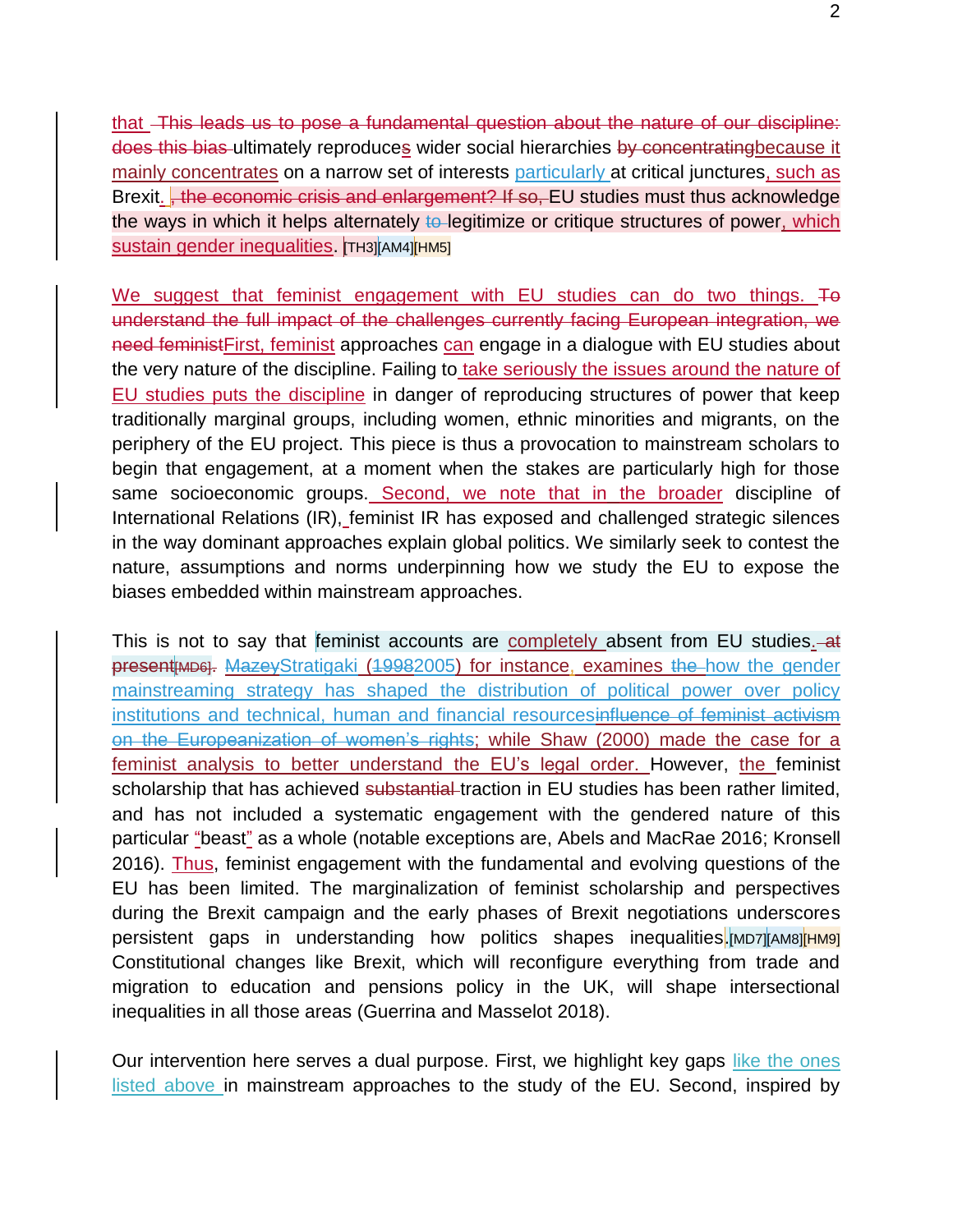Gillian Youngs' (2004) call for ontological revisionism, we argue that so-called "malestream" approaches not only legitimize gender blindness and masculine influences, but also help to construct a Union that sidelines the interests and perspectives of traditionally marginal groups in pursuit of what some consider "higher" economic and political imperatives.

#### **State of the discipline**

The field of EU studies is best understood as a web of interlinked policies, actors and theories. Issues relating to European governance, including how to identify the relevant actors, processes and sites of power, have been at the heart of debates about what the EU is. As the process of European integration has gained momentum, mainstream research has reflected the key trends that have emerged on the ground. Much of this work, however, remains blind to the structural nature of gender and consistently overlooks the perspectives and experiences of anyone other than White cisgender men, as though their realities do not constitute relevant subjects for the EU.

This blindness runs counter to the aspirations of the Union itself. The Treaty of Amsterdam (1998) mandated the inclusion of gender perspectives in all EU policymaking through the principle of gender mainstreaming, but in practice this has not been achieved. This failure is unfortunately mirrored in academic and public engagement work on the EU. The dominance of "male researchers and malestream analysis," which build on established gendered and ontological premises (Abels and Mushaben 2012, 9) has inevitably affected what scholars deem worthy of investigation, the questions they ask, and how they train others to explain what the EU is and does. The resulting silences in the dominant approaches replicate significant biases in the way the EU operates and produce ignorance of the asymmetrical impact of critical junctures (e.g., Brexit) and governance structures (e.g., negotiations) on different socioeconomic groups.

Feminist perspectives challenge the dominant power hierarchies that underpin socioeconomic structures and the persistent binary between "high" and "low" politics. The feminist project seeks to subvert and destabilize the field of EU studies, first by challenging the reproduction of dominant gender norms within the academe, and second by highlighting the impact of asymmetrical power structures on different groups in society.[MD10] For instance, feminist scholars might question the distribution of resources and strategies around economic growth. This project is crucial in the context of studying the EU, its institutions and integration as a force permeating everyday life.

**Does it matter?**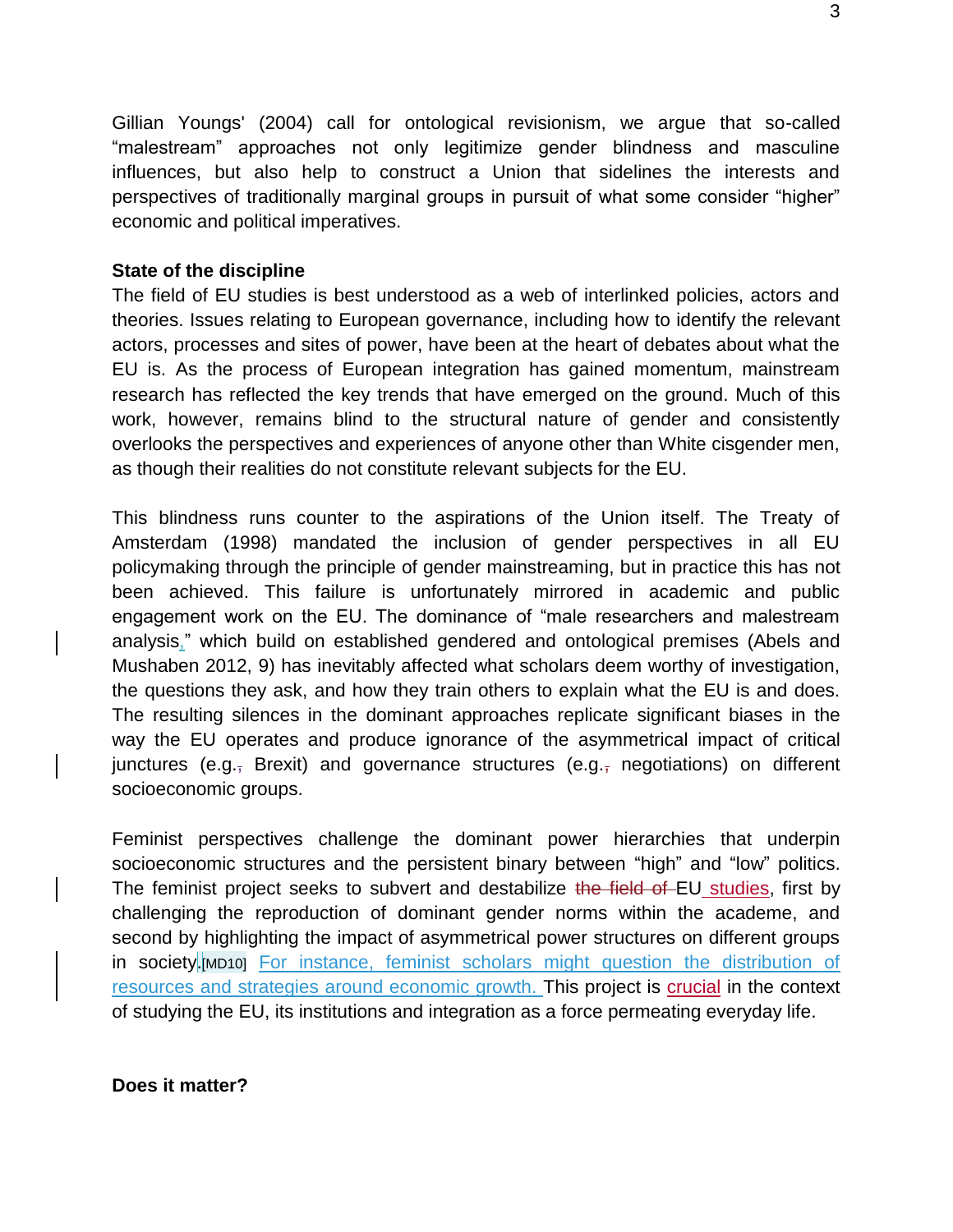In the Brexit process - - the campaign, the referendum result and now the ongoing negotiations - —women's voices and gender perspectives have been noticeably absent. Initial critiques [MD11]of these absences (see Guerrina, Haastrup and Wright, 2016a; Hozic and True, 2017) have stimulated a reactionary impulse by scholars and political pundits to add women to their lineup of experts, but in very limited ways. The detrimental impact of gendered silences in the co-constituted fields of EU studies and EU policymaking are thus acutely revealed as Brexit plays out.

Feminist analyses of the migration crisis or EU economic governance have not been acknowledged or included. Instead, feminist contributionsBrexit have been relegated to the gender silo, a wider tendency made evident when such perspectives are "tapped" to address what an issue might mean for gender equality on the occasion of International Women's Day, for instance. Understanding Brexit's impact on equality and justice is important research; however, We argue that such a limited engagement with feminists perspectives on Brexit underscores the limited impact that feminist scholarship has had on wider disciplinary concerns. From here, it is worth acknowledging two interrelated issues: first, the long-standing marginalization of women's voices in the academy, the media and ultimately the negotiation process (Haastrup, Guerrina, and Wright 2016); second, that this marginalization has invariably served to silence the gendered impact of Brexit, which is now increasingly obvious MD12. Women's invisibility in the campaign and the negotiations raises important questions about expertise and women's contribution to the production of EU knowledge. This is something that Guerrina, Haastrup and Wright (2016) sought to address by producing a crowd-sourced list of women experts who were able to contribute to public debates.

The absence of women's perspectives thus illustrates who is considered an expert and what kind of expertise is valued. It also highlights the vertical segregation of the academy and the political sphere, to which a feminist understanding of the EU draws attention and offers a pointed challenge. The current system of knowing reifies the position of elite men as the voice of the political debates emerging from Brexit.

The erasure of feminist engagements with the EU is not simply an exogenous problem. We admit that a significant reason for the continued marginalization of these perspectives is the tendency in feminist EU studies to focus on European gender (equality) policies rather than EU processes. This work on gender equality is important and needed for an initial understanding of the EU's role as a gender actor. Yet t<sub>The time</sub> is now right for a comprehensive critique of EU politics and policies through gender lenses. For mainstream EU researchers, gender remains misunderstood as simply another variable of analysis rather than an intrinsic axis of power. By understanding gender as an intersectional and structural factor in the distribution of power, we propose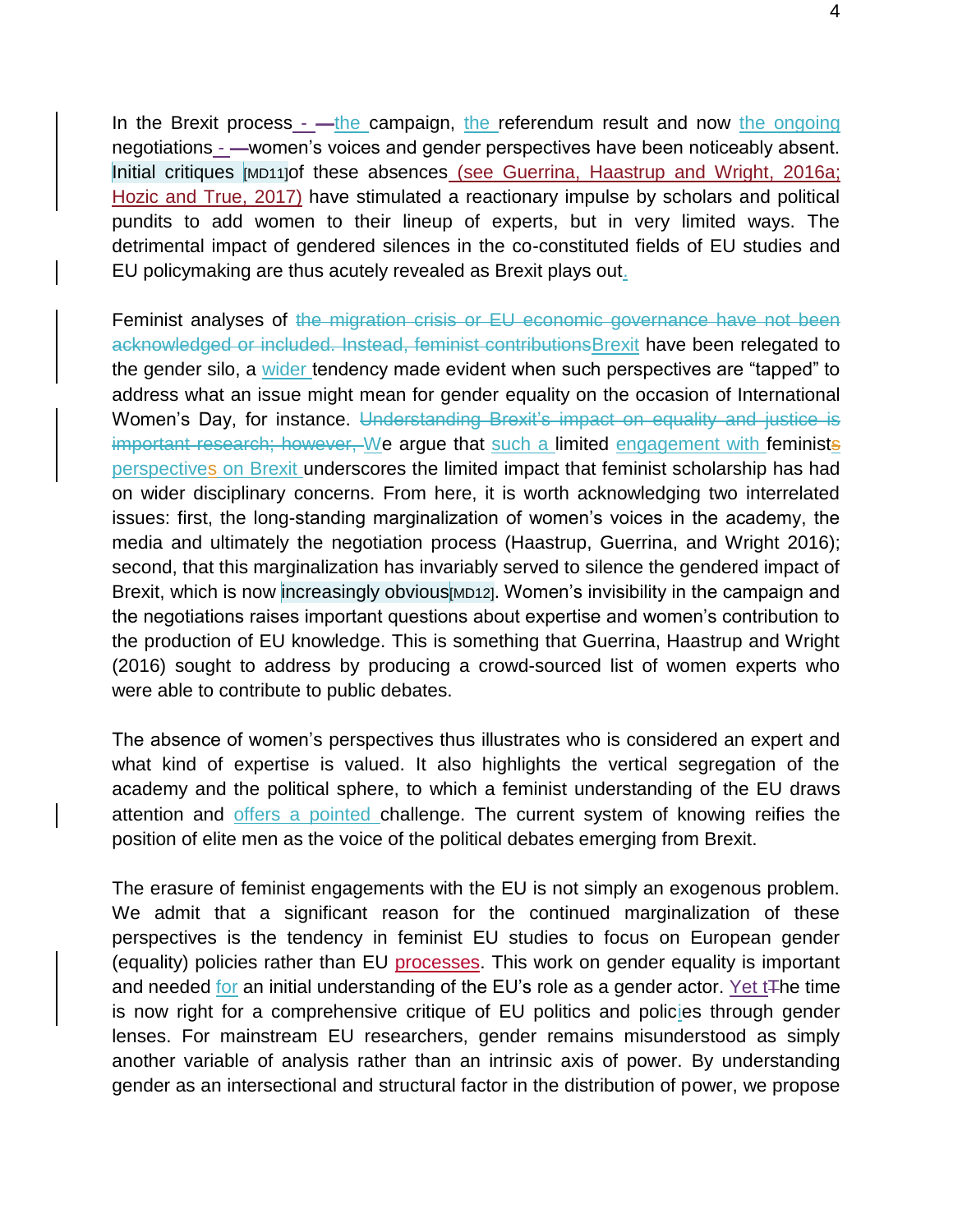a research agenda that can provide incisive insights into the complex nature of the EU, interactions between so-called "high" and "low" politics, and realities of its citizens.

Our provocation is directed at both mainstream and feminist scholars. We call for mainstream scholars to engage with feminist scholarship as an important contribution to the field in these uncertain times. We contend that feminist approaches, particularly intersectional feminism, create the opening needed to undertake detailed assessments of the ways the discipline helps to construct the very institution it tries to study. Feminist approaches not only provide complex theorizations of power but also analytical perspectives that break down the current distinctions between "high" and "low" politics. This new opening might allow for a broader and deeper understanding of the diversity of what constitutes the EU itself as well as EU studies as a discipline.

> Roberta Guerrina University of Surrey, Department of Politics, Guildford, GU2 7XH, UK [r.guerrina@surrey.ac.uk](mailto:r.guerrina@surrey.ac.uk)

Toni Haastrup University of Kent, School of Politics and International Relations

> Canterbury, CT2 7NX, UK [t.haastrup@kent.ac.uk](mailto:t.haastrup@kent.ac.uk)

Katharine A. M. Wright Newcastle University, School of Geography, Politics and Sociology , 40-42 Great North Road, Newcastle upon Tyne, NE1 7RU, UK [katharine.a.m.wright@newcastle.ac.uk](mailto:katharine.a.m.wright@newcastle.ac.uk) 

> Annick Masselot University of Canterbury, School of Law , Christchurch, 8140, New Zealand [Annick.masselot@canterbury.ac.nz](mailto:Annick.masselot@canterbury.ac.nz)

Heather MacRae University of YorkYork University, Department of Politics , Toronto, Ontario, Canada, CA [hh.macrae@yorku.ca](mailto:h.macrae@yorku.ca) 

Rosalind Cavaghan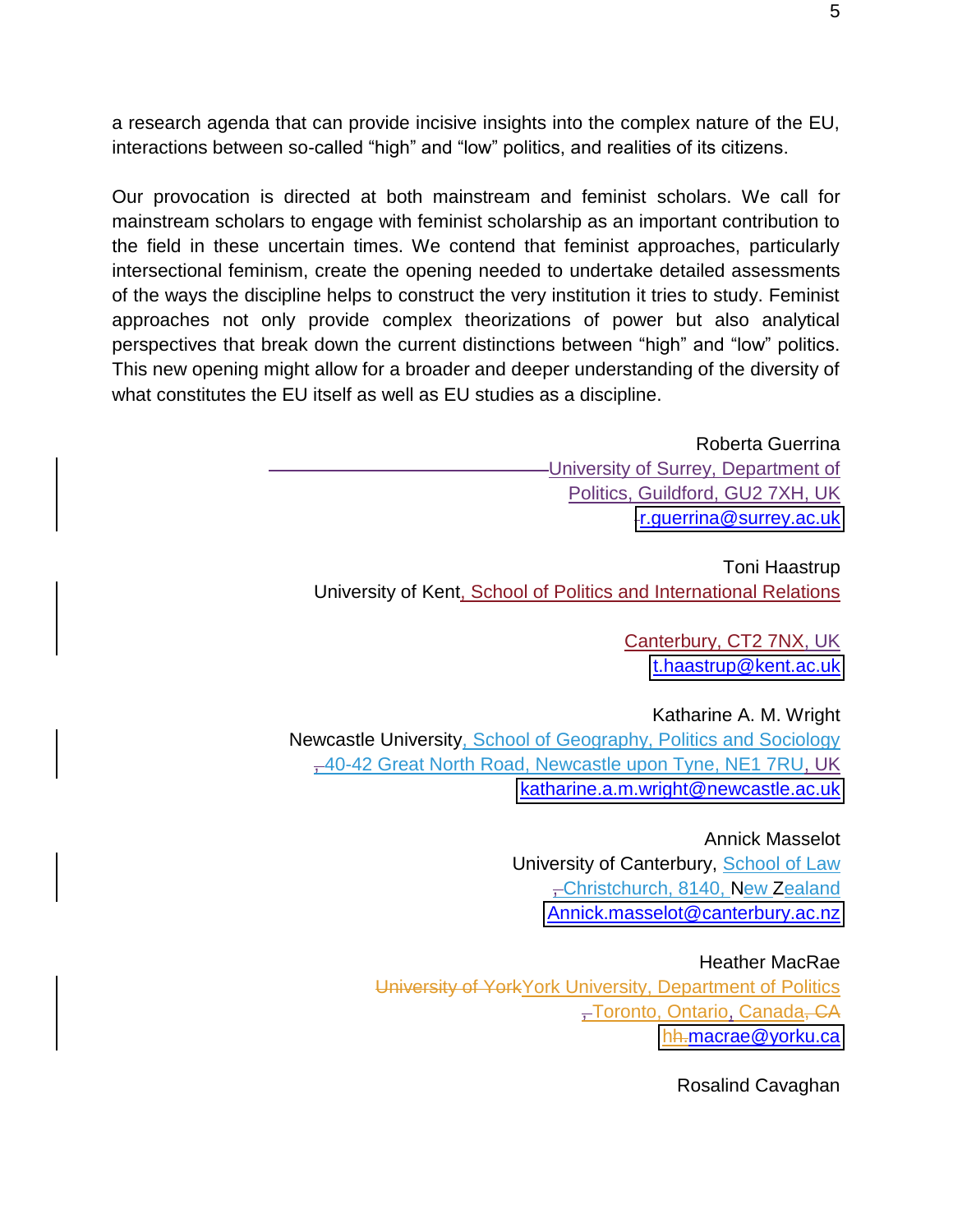Glasgow Caledonian University, Glasgow School for Business and SocietyWISE Research Centre 70 Cowcaddens Rd, Glasgow, G4 0BA, UK [Rosalind.cavaghan@gcu.ac.uk](mailto:Rosalind.cavaghan@gcu.ac.uk) 

#### **Notes on contributors**

The authors are all members of the feminist Collaborative Research Network Gendering EU Studies (GES), supported by the Academic Association for Contemporary European Studies (UACES). All of us have written and published academic work on the legal and political practices of the European Union internally and externally, drawing on feminist theories.

#### **References**

- Abels, G., and MacRae, H. 2016. Gendering European Integration Theory: Engaging New Dialogues. Opladen: Barbara Budrich Publishers.
- Abels, G., and J.M. Mushaben. 2012. Gendering the European Union: New Approaches to Old Democratic Deficits. Basingstoke: Palgrave.
- Bretherton, C. 2001. "Gender Mainstreaming and EU Enlargement: Swimming against the Tide?" Journal of European Public Policy 8 (1): 60–81.
- Guerrina, R., Haastrup, T., and Wright, K. (2016). "Is it Really that Difficult to Find Women to Talk about the EU Referendum?" LSE Impact Blog, Accessed 04- 0302018 DATE. Accessed DATE[HM13]. [http://blogs.lse.ac.uk/impactofsocialsciences/2016/05/19/is-it-really-that-difficult-to](http://blogs.lse.ac.uk/impactofsocialsciences/2016/05/19/is-it-really-that-difficult-to-find-women-to-talk-about-the-eu/)[find-women-to-talk-about-the-eu/](http://blogs.lse.ac.uk/impactofsocialsciences/2016/05/19/is-it-really-that-difficult-to-find-women-to-talk-about-the-eu/)
- Guerrina R. and A. Masselot, (2018) 'Walking into the footprint of EU Law: Unpacking the gendered consequences of Brexit' Social Policy & Society, doi:10.1017/S1474746417000501
- Haastrup, T., Guerrina, R., and Wright, K. (2016). "Women in the Brexit Debate: Still Largely Confined to 'Low' Politics." LSE Impact Blog, DATE. Accessed DATE. [http://blogs.lse.ac.uk/impactofsocialsciences/2016/05/19/is-it-really-that-difficult-to](http://blogs.lse.ac.uk/impactofsocialsciences/2016/05/19/is-it-really-that-difficult-to-find-women-to-talk-about-the-eu/)[find-women-to-talk-about-the-eu/](http://blogs.lse.ac.uk/impactofsocialsciences/2016/05/19/is-it-really-that-difficult-to-find-women-to-talk-about-the-eu/)
- Hoskyns, C. 2004. "Gender Approaches." In European Integration Theories, edited by A. Wiener, and T. Diez, PAGES. Oxford: Oxford University Press.
- Hozić, A.A. and True, J. (2017) "Brexit as a scandal: gender and global trumpism", Review of International Political Economy, 24 (2): 270-287
- Kronsell, A. 2016. "The Power of EU Masculinities: A Feminist Contribution to European Integration." Journal of Common Market Studies 54 (1): 104–120.
- MacRae, H. 2010. "The EU as a Gender Equal Polity: Myths and Realities." Journal of Common Market Studies 48 (1): 155–174.
- Mazey, S. (1998). The European Union and women's rights: from the Europeanization of national agendas to the nationalization of a European agenda? Journal of European Public Policy, 5 (1), 131-152,
- Shaw, J. (2000). "Importing gender: the challenge of feminism and the analysis of the EU legal order." Journal of European Public Policy, 7 (3): 406 – 431.